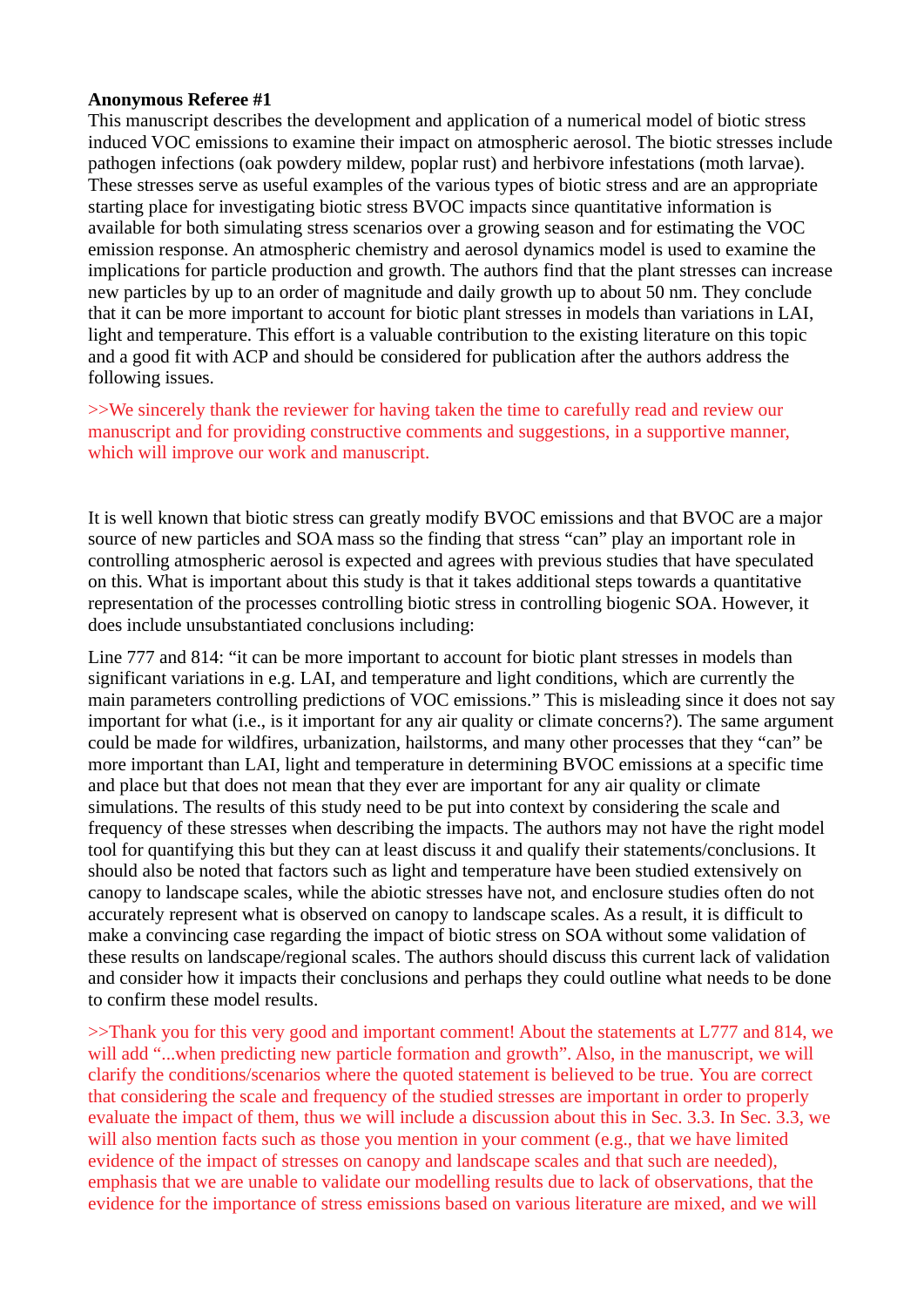also underline that robust representations of stress emissions are needed in order to not introduce errors into models.

CHANGES TO MANUSCRIPT: In the abstract and conclusion, we rewrote "We also showed that it can be more important to account for biotic plant stresses in models than significant variations in e.g. leaf area index, and temperature and light conditions, which are currently the main parameters controlling predictions of VOC emissions." to "We also showed that it can be more important to account for biotic plant stresses in models for local and regional predictions of new particle formation and growth during the time of infestation/infection than significant variations in e.g. leaf area index, and temperature and light conditions, which are currently the main parameters controlling predictions of VOC emissions.". In Sec. 3.3 we also reformulated "Finally, we have shown that it could be more important to account for biotic plant stresses in models than significant variations in those environmental parameters which predictions of VOC emissions are currently controlled by, e.g. light conditions (Fig. 10b,f,j,n), temperature (Fig. 10c,g,k,o) and LAI (Fig. 10d,h,l,p)." to "Finally, we have shown that it could be more important to account for biotic plant stresses in models for local and regional predictions of new particle formation and growth during the time of infestation/infection than significant variations in those environmental parameters which predictions of VOC emissions are currently controlled by, e.g. light conditions (Fig. 10b,f,j,n), temperature (Fig. 10c,g,k,o) and LAI (Fig. 10d,h,l,p).". In the end of the abstract, we exchanged "Our study, thus, demonstrates that biotic plant stress can be highly atmospherically relevant and it supports biotic plant stress emissions to be integrated into numerical models for prediction of atmospheric chemistry and physics, including climate change projection models." with "Our study, thus, demonstrates that biotic plant stress can be highly atmospherically relevant. To validate our findings, field measurements are urgently needed to quantify the role of stress emissions in atmospheric aerosol processes and for making integration of biotic plant stress emission responses into numerical models for prediction of atmospheric chemistry and physics, including climate change projection models, possible.". In the end of the conclusion section, "Since insect outbreaks and fungal diseases are generally expected to increase in both frequency and severity in the future, our findings underline the urgency of accounting for biotic plant stress emissions in numerical models." was replaced with "Considering our findings together with the fact that insect outbreaks and fungal diseases are generally expected to increase in both frequency and severity in the future, our study underlines the need for new field measurements to quantify the role of stress emissions in atmospheric aerosol processes and for making integration of biotic plant stress emission responses into numerical models possible.". To Sec. 3.3, the following was added: ". In Sec. 3.3 we added "Considering the frequency and scale of the investigated biotic stresses is important in order to properly evaluate the impact of the stresses on the atmosphere and climate: Fungi are largely ubiquitous and e.g. yearly account for  $\sim$ 10 % of all recorded damage symptoms on trees growing in European forests (ICP Forests, 2020). To put that number in perspective,  $\sim$ 87 % of all investigated broadleaved trees (>50000) are yearly reported to have damage symptoms in European forests (ICP Forests, 2020). Considering the duration of stress, and the predicted increase in the number and size of atmospheric aerosol particles in response to fungal infections, together with the fact that especially oak powdery mildew is one of the most common plant diseases, with e.g.  $\sim$ 9 % of pedunculate and sessile oak reported to be infected by powdery mildew in Europe yearly (ICP Forests, 2020), our findings call for initiatives to account for fungal stress emission responses in numerical models in a robust manner. Though larvae are present every summer, the population density of both gypsy and autumnal moths is cyclic, with 8-10 years or 4-5 years between gypsy moth outbreaks, depending on the forest type (mesic vs xeric sites; Johnson et al., 2006), and 9-11 years between autumnal moth outbreaks (Haukioja et al., 1988; Ruohomäki et al., 2000; Ylivinkka et al., 2020). Gypsy moth, in North America alone, is estimated to have defoliated >38 million ha of forest during years 1920 to 2020 (Coleman et al., 2020), and yearly, gypsy moth larvae are usually reported to defoliate between ~0.2-0.8 million ha of forested land in the US, but with values as high as ~5 million ha/year (Karel and Man, 2017). In comparison, the total area of forested land in the US is ~333 million ha (www.fs.usda.gov.). In European forests, the mean level of defoliation of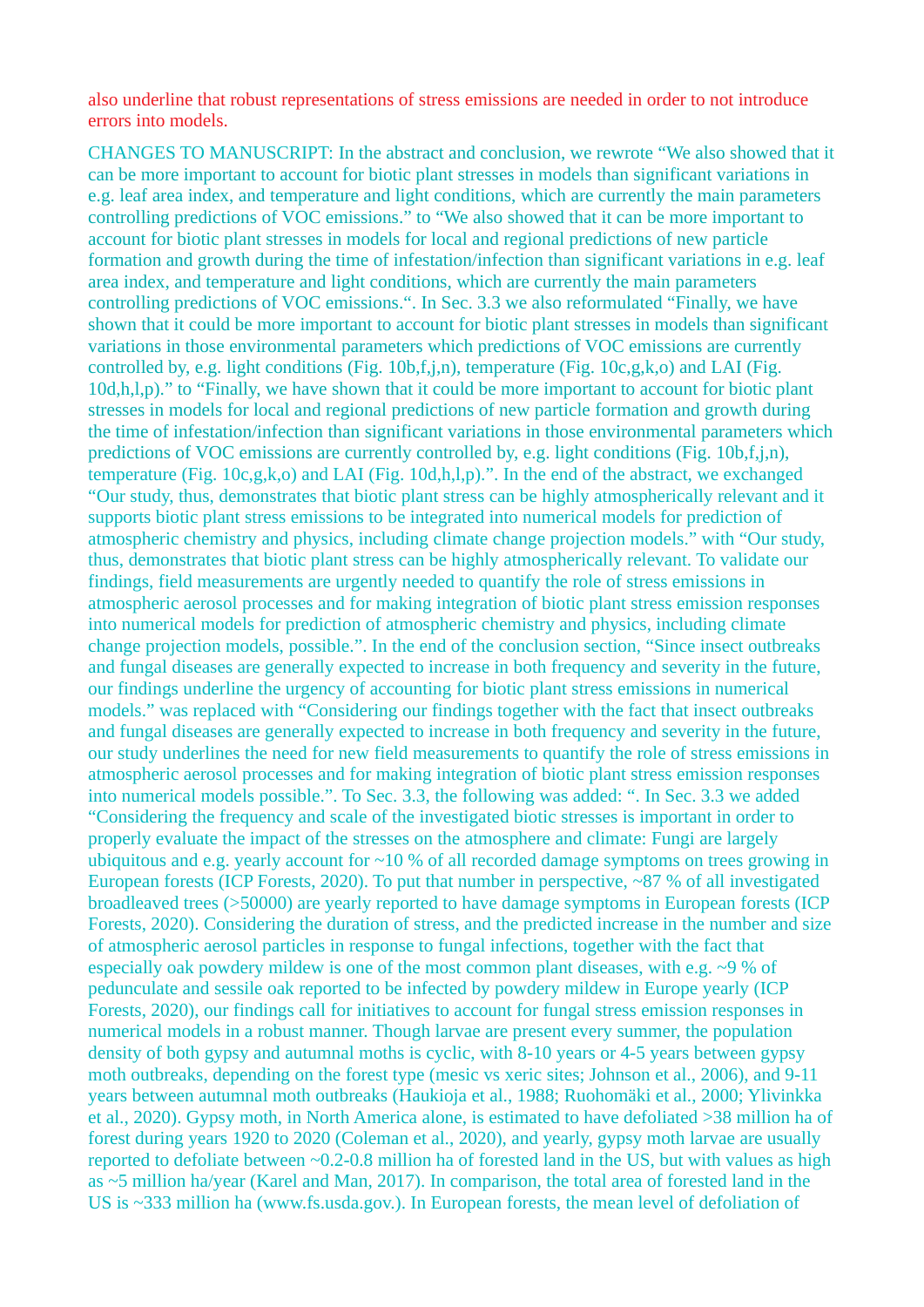pedunculate and sessile oak is yearly reported to be  $\sim$ 27 %, while most of the trees are 10-25 %  $(\sim]39\%$  of trees) or 25-40 % defoliated ( $\sim$ 28 % of trees, ICP Forests, 2020). In comparison, only  $~19$ % of deciduous temperate oak trees in European forests are yearly reported to not be defoliated at all or that less than 10 % of the trees' foliage have been defoliated by herbivores (ICP Forests, 2020). Since European gypsy moth is one of the major defoliating insects feeding on pedunculate oak (https://www.cabi.org/isc/datasheet/31807#tohostsOrSpeciesAffected, last accessed 11th of June, 2021), it must be reasonable to assume that a significant fraction of the reported defoliation is caused by feeding by gypsy moth larvae, and thus it is likely that accounting for stress emissions in response to feeding by gypsy moth larval is important for realistic predictions of new particle formation and growth. It is also likely that the reported defoliation which is not caused by gypsy moth larvae, but other herbivores, also impact SOA formation, though to which direction and with which amplitude is unknown. When the larval density of autumnal moth in Fennoscandinavia is low, the level of defoliation usually remains less than 15 % (Bylund 1995), but during outbreak years, large areas (in the order of several thousands of square kilometres) can become either completely or severely defoliated (e.g., Ruohomäki et al., 2000; Tenow 1975; Nikula 1993). Thus, considering the scale of autumnal moth infestation combined with our findings about both the order of the increase in atmospheric new particle formation and growth caused by autumnal moth infestations, and also the absolute number and size of newly formed particles, it could seem that the importance of accounting for autumnal moth infestation in models to predict SOA formation is minor. It should, however, be emphasised that in our simulations we did not accounted for delayed defense responses, which mountain birches are known to possess (e.g., Kaitaniemi et al., 1998; Ruuhola et al., 2007), and which possibly cause elevated total particle concentrations for few years after larval infestation (Ylivinkka et al., 2020). Also, we did not take multiple co-occurring stresses into account, which are often the rule in nature and which generally enhances the already induced emission response due to biotic plant stress (e.g. Blande et al., 2007; Vapaavuori et al., 2009; Holopainen and Gershenzon, 2010; Kivimäenpää et al., 2016; Ghimire et al., 2017). For example, Li et al. (2019) recently showed that warming significantly amplifies the emission response due to autumnal moth feeding. Thus, there is a great need for new field observations in order to validate modelling studies such as ours, and in general to quantify the role of stress emissions in SOA formation. Especially because enclosure studies, which currently are close to the only published measurements studies which have investigated the ability of biotic plant stress to influence aerosol processes, often do not accurately represent what is observed on canopy to landscape scales. In addition to this, robust representations of stress emissions, and the drivers of the emissions, are needed before it is possible to integrate stress emissions into large scale models without introducing errors in models.". Due to overlap in the text, the following paragraph in the original Sec. 3.3 was delete "Vegetation is often subject to more than one type of stress simultaneously, which generally enhances the already induced emission response due to biotic plant stress (e.g. Blande et al., 2007; Vapaavuori et al., 2009; Holopainen and Gershenzon, 2010; Kivimäenpää et al., 2016; Ghimire et al., 2017). It has, for example, recently been shown that warming significantly amplifies the emission response due to autumnal moth feeding (Li et al., 2019). Trees which have been subject to herbivory also have a tendency to more often be severely attacked by fungi later during the summer, than trees which have not experienced defoliation (e.g. Marçais and Desprez-Loustau, 2014).". In Sec. 3.3 we deleted "Together with the facts that insect outbreaks and fungal diseases generally are expected to increase in both frequency and severity in the future (Cannon, 1998; Bale et al., 2002; Harrington et al., 2007; Pautasso et al., 2012; Boyd et al., 2013), our findings underline the urgency of accounting for biotic plant stress emissions in numerical models.".

Line 784 and 817: " findings underline the urgency of accounting for biotic plant stress emissions in numerical models". These findings will not make this urgent unless the authors can provide some indication that this happens on a scale or frequency that is important. Include more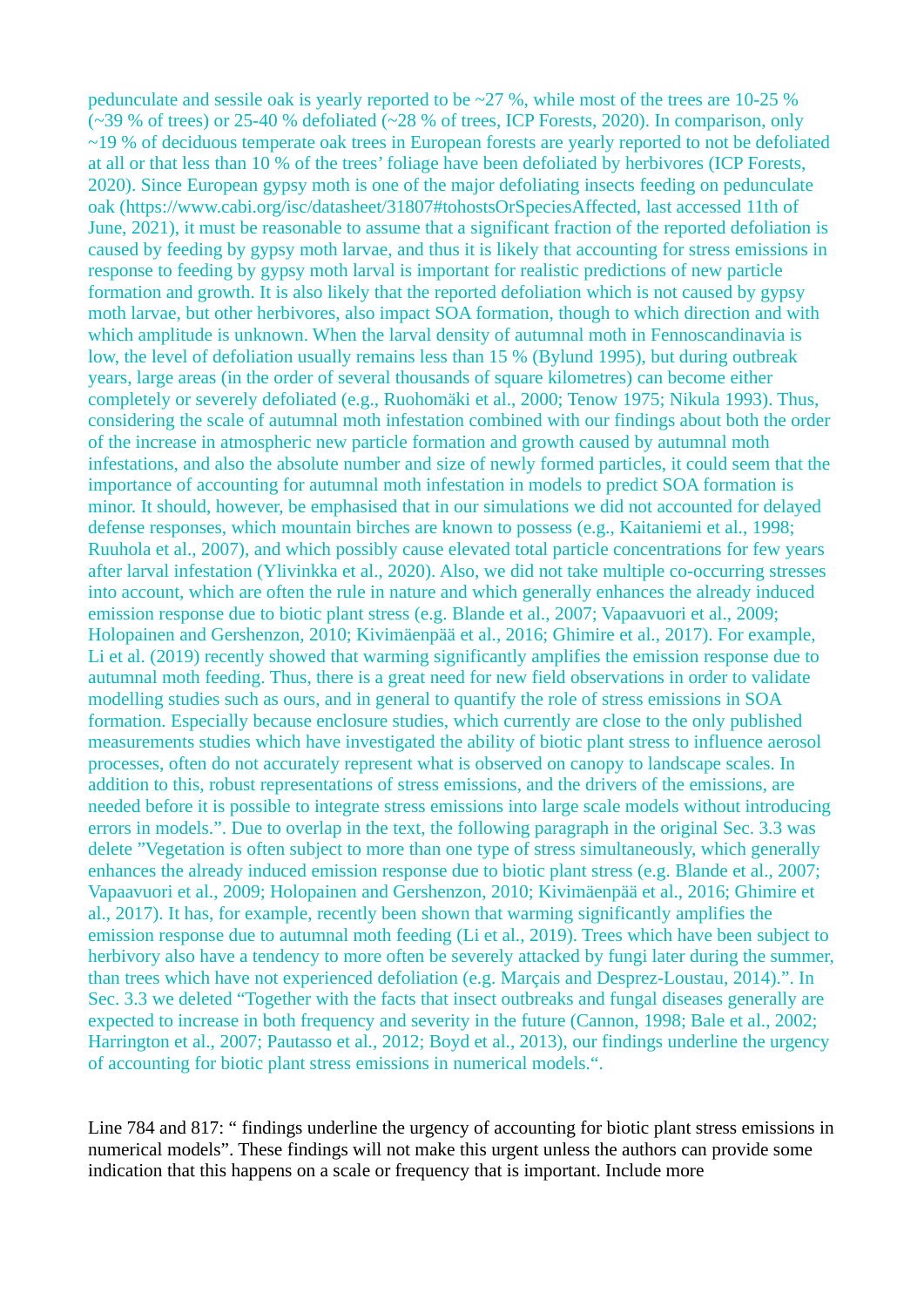discussion/recognition regarding what is needed to show the significance for actual scenarios and if it is unknown then perhaps suggest what field measurements are needed to get to this.

>>You are correct, and we will add this to the discussion in Sec. 3.3 (see reply above), and also modify the statement (L784+817) accordingly.

CHANGES TO MANUSCRIPT: See changes made in the point above.

The model approach used for this study may be reasonable for the objectives of the study but the declaration (Line 287) that "we constrained the concentrations of atmospheric oxidants within the model, since it is unreasonable to assume that they can be accurately predicted" is not justified. If it is unreasonable to assume oxidants can be accurately predicted, then it is equally unreasonable to assume that SOA can be accurately predicted or even that stress BVOC emissions can be accurately predicted. This is not to say that the authors need to calculate oxidants in their model, it is just that is not the reason that should be given for not calculating oxidants. Instead, the authors just need to demonstrate that calculating oxidants is not necessary for the objectives of this study. Another issue with the modeling the description of how it is implemented. I assume that this is a 0D model but I don't see where that is described.

>>Fair point, thank you! We will reformulate the sentence and also refer to Fig. 11 in which it has actually been demonstrated that calculating oxidants is not necessary for the objectives of the study. Indeed the model is a 0D box model and we will specify this in Sec. 2.

CHANGES TO MANUSCRIPT: "Similarly to previous atmospheric modelling studies of herbivory (Bergström et al., 2014; Douma et al., 2019), we constrained the concentrations of atmospheric oxidants within the model, since it is unreasonable to assume that they can be accurately predicted. Many studies do, for example, report a large (up to at least 89 %) missing sink of OH, especially in forested areas (e.g. Di Carlo et al., 2004; Sinha et al., 2010; Mogensen et al., 2011, 2015; Nölscher et al., 2012, 2016; Zannoni et al., 2016; Praplan et al., 2019) and studies above the Amazonian rainforest, furthermore, indicate that isoprene can recycle OH with a varying efficiency of 40-120 % (Lelieveld et al., 2008; Taraborrelli et al., 2012). In our simulations, the default daily maximum concentration of OH is therefore fixed to 6·106 molec cm-3 (Petäjä et al., 2009) and 8·105 molec cm-3 (calculated using observed summertime UVB radiation from the SMEAR I station and the proxy presented by Petäjä et al. (2009)) for simulations of Hohenpeißenberg and Lapland, respectively (Table 2). The daily pattern of the OH concentration then follows the solar zenith angle. The concentration of ozone is kept constant to a value of 45 ppb (Naja et al., 2003) and 30 ppb (Ruuskanen et al., 2003) for simulations of oak and poplar (Hohenpeißenberg conditions) and mountain birch (SMEAR I conditions), respectively (Table 2). In reality, the atmospheric oxidant concentration can, however, decrease or increase depending on changes in the concentrations of individual specific VOCs (Table 3). The impact of changing oxidation concentrations on our simulation results was therefore also tested (Sec. 3.2, Fig. 11a-b,f-g,k-l,p-q)." was reformulated to "Similarly to previous atmospheric modelling studies of herbivory (Bergström et al., 2014; Douma et al., 2019), we constrained the concentrations of atmospheric oxidants within the model, though in reality, the concentration of atmospheric oxidants can decrease or increase depending on changes in the concentrations of individual specific VOCs (Table 3). This was done, partly because it is difficult to accurately predict the concentration of oxidants (e.g. Di Carlo et al., 2004; Sinha et al., 2010; Mogensen et al., 2011, 2015; Nölscher et al., 2012, 2016; Zannoni et al., 2016; Praplan et al., 2019; Lelieveld et al., 2008; Taraborrelli et al., 2012), and partly because accounting for varying oxidant concentrations is not necessary for the objectives of our study (Sec. 3.2, Fig. 11a-b,f-g,k-l,pq). Thus, in our simulations, the default daily maximum concentration of OH is therefore fixed to 6·106 molec cm-3 (Petäjä et al., 2009) and 8·105 molec cm-3 (calculated using observed summertime UVB radiation from the SMEAR I station and the proxy presented by Petäjä et al. (2009)) for simulations of Hohenpeißenberg and Lapland, respectively (Table 2). The daily pattern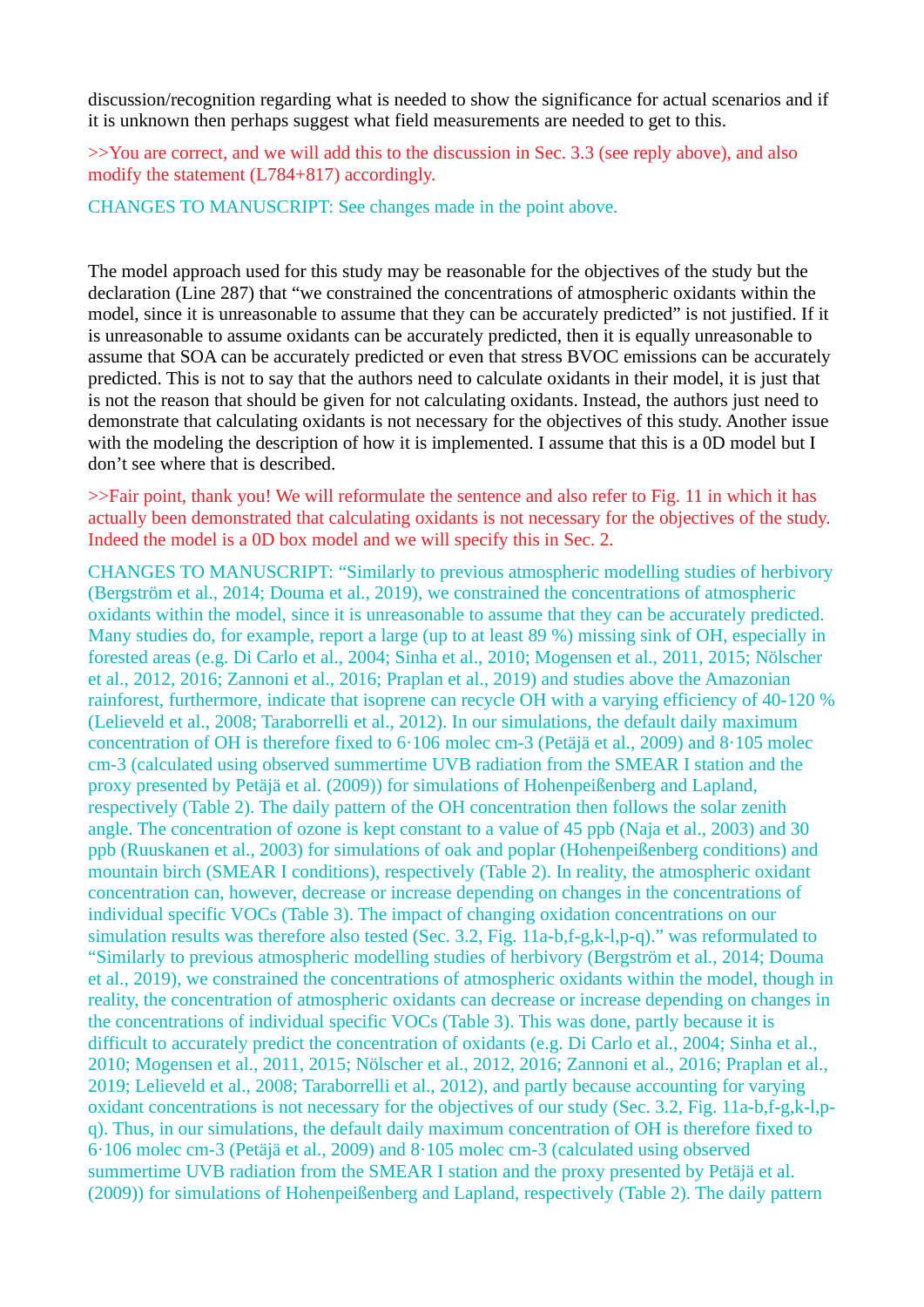of the OH concentration then follows the solar zenith angle. The concentration of ozone is kept constant to a value of 45 ppb (Naja et al., 2003) and 30 ppb (Ruuskanen et al., 2003) for simulations of oak and poplar (Hohenpeißenberg conditions) and mountain birch (SMEAR I conditions), respectively (Table 2).". In Sec. 2 Materials and methods, we reformulated "We constructed a model that includes modules for emissions of VOCs from stress-free and biotically stressed tree species (Sec. 2.4), ..." to "We constructed a 0D box model that includes modules for emissions of VOCs from stress-free and biotically stressed tree species (Sec. 2.4), ...".

## **Anonymous Referee #2**

"This manuscript provides an interesting new model study on the possible impact of stress induced BVOC on aerosol formation. They provide interesting case studies to illustrate the possible impacts of different stresses, including providing suggestions for the timing of infection dynamics, and impacts of stresses on LAI as well as emissions."

>>We thank the reviewer for taking the time to carefully read our submission and for providing insightful comments for improvement of the manuscript.

"In reading the manuscript I find that my main concerns are very similar to those raised by Ref #1: that the authors overplay the need and possibility of including such SIE emissions into atmospheric models. Indeed, it was amusing to read on L288 that it is "unreasonable to assume that [oxidants] can be accurately predicted", but still the authors advocate adding another layer of hugely uncertain SIE algorithms to Earth System models."

>>We refer to our replies to Ref#1's similar concerns.

CHANGES TO MANUSCRIPT: See above.

"This paper (and its predecessors) does make a strong case that SEI can be important in certain situations, but we are far from knowing how important that are in the real atmosphere. The great need is for new observations to constrain the role of such SEI in SOA formation, and for new ideas on how such emissions could be realistically included in 3-D models. What would it take for example to try to simulate gypsy-moth frequency on global or even European scales? Do we have any chance to tackling such issues in a robust way in the next 5-10 years?'

On the same theme, the authors seem to play down the possibility that SIE emissions are not that important. L467 does cite the work of Ylivinkka et al 2020 who did not find any significant sign of SIE being important for aerosols, but another important but uncited study is that of Berg et al (2013), which as well as providing one of the first 3-D modeling studies of SIE emissions, also suggests that the impacts of beetle-attacks on SOA are quite small in comparison to the impacts of wildfires. As far as I can see, the evidence is mixed, but this reinforces the need for observational studies to sort out the issues."

>>About the first part: we completely agree with the reviewer – accounting for stress-induced emissions, and especially emissions induced in response to biotic plant stress, and multiple cooccurring stresses, in large scale models, in a robust manner, is no small thing, and not something which will happen overnight. It is something which in practice will happen in steps. Our manuscript is one such step, since it goes further with the *quantitative* representation. For example, we quantitatively account for the impact of the degree of stress on emission rates of VOCs, emission spectrum of VOCs, and formation and growth processes of aerosols. Also, as the first ones, we take the dynamics of herbivory and fungi into account.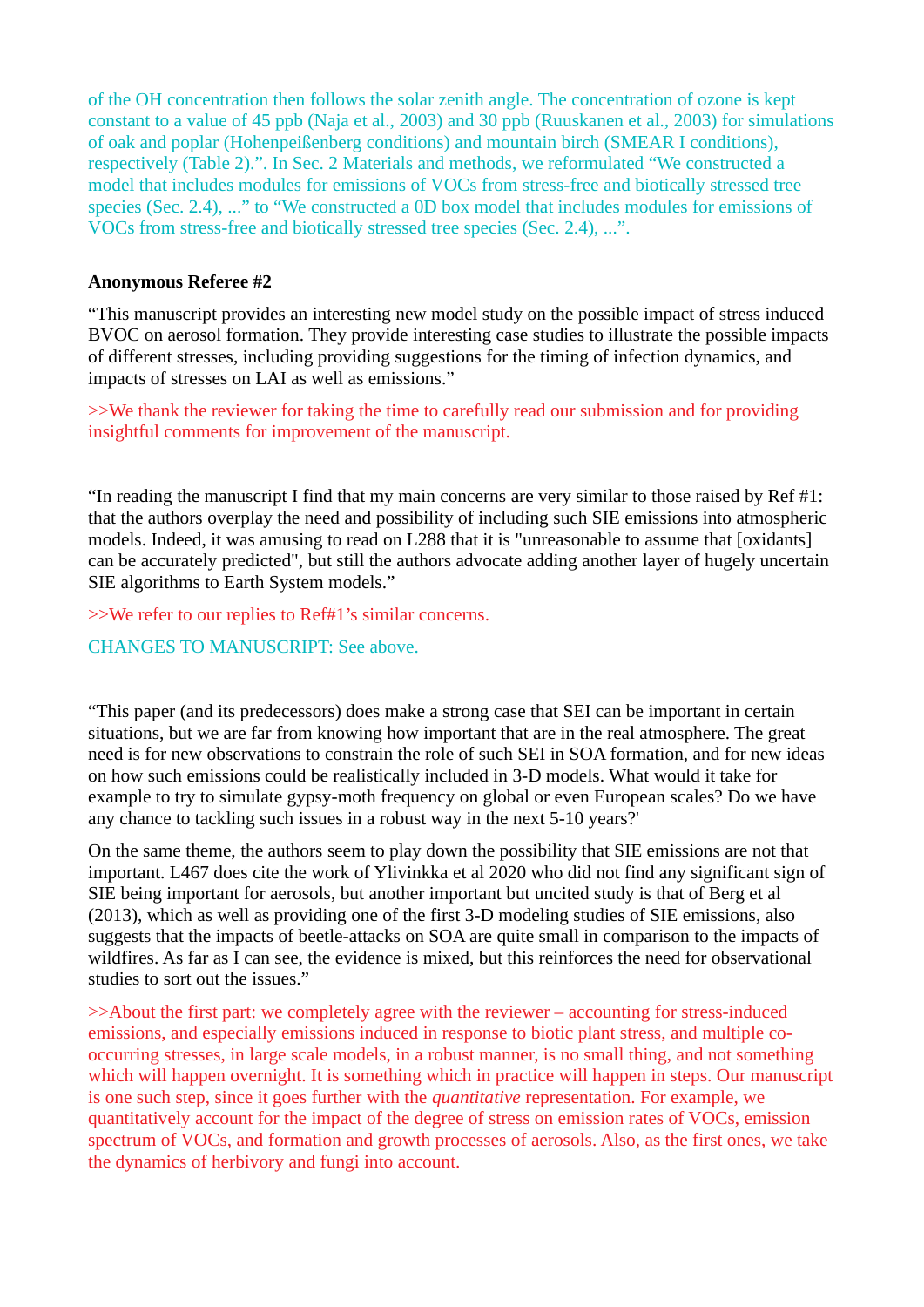About the second part: thanks for giving the heads-up about the Berg paper! We will include a reference to it in the intro (around L85-92 when results from Bergström et al. (2014) and Joutsensaari et al. (2015) are described) and when doing so, emphasis that there is a possibility that biotic plant stress emissions are not necessary for describing NPF in the atmosphere. We will state that indeed the evidence is mixed.

CHANGES TO MANUSCRIPT: To the introduction, we added: "Unfortunately, such quantitative estimates are currently very scarce, connected with a large degree of uncertainty, and not necessarily reaching the same conclusions. For example, Berg et al. (2013) used bark beetleinduced monoterpene emissions responses and several years of bark beetle-induced tree mortality data from western North America as input to a global model in order to investigate the impact of bark beetle attacks on regional secondary organic aerosol (SOA) formation. The authors found that the concentration of SOA might increase regionally by up to 40 % or 300 % in case of bark beetle attacks on lodgepole pine and spruce trees, respectively (Berg et al., 2013). At the same time, Berg et al. (2013) concluded that the enhancement in the concentrations of SOA are in most cases small in comparison to the impacts of wildfires on total organic aerosol in western North America." and "Thus, the degree of necessity of considering biotic plant stress emissions for predictions of new particle formation in the atmosphere is still uncertain, and therefore there is a great need for field observations of different scales to constrain and quantify the role of stress emissions in SOA formation, but also for innovative model approaches which improve the quantitative representation of the emissions.".

"I must admit I also found the results section (p14-27) rather long and detailed considering the large uncertainties and the simplicity of the (unexplained) modeling scheme used. Lots of details are given about growth rates, and comparison with literature values, but the assumption of prescribed oxidants makes these predictions very difficult to interpret. I think the authors need to bear in mind more strongly that they are presenting a very conceptual model, and not a real atmospheric simulation. I think their modeling is sufficient to make the case that SEI may be important, and deserve much closer attention, but I would try to be more concise, possibly by tabulate more of the results."

>>We had tried to be clear in our original manuscript that our modelling study is of a conceptual character and the modelling results should therefore also be treated accordingly. We will clarify this further/state this stronger in the manuscript. In our opinion it is useful for the reader that the modelling results are compared in detail to observations (like it is done in the result sections) in order to put our findings into perspective, as long as the model description is clear, and the uncertainties and limitations of the study are discussed, which we have already tried to do in the manuscript, and which we will further improve in response to the reviewers' comments.

CHANGES TO MANUSCRIPT: In Sec. 3.1, we added: "We underline that our modelling study is of a conceptual character and that the modelling results should therefore also be treated accordingly. Modelling results are compared in detail to observations in the sections below in order to put our findings into perspective."

"Despite these misgiving, this paper is suitable for ACP since it makes a new contribution to the existing literature on this interesting and potentially very important topic. It should be considered for publication after addressing the various issues raised by the referees.

## Detailed comments:

L51, and elsewhere. I think it would read better if the authors used the terms "increased" rather than "induced" in many places. Here I would say that "emissions of other (induced) VOC are greatly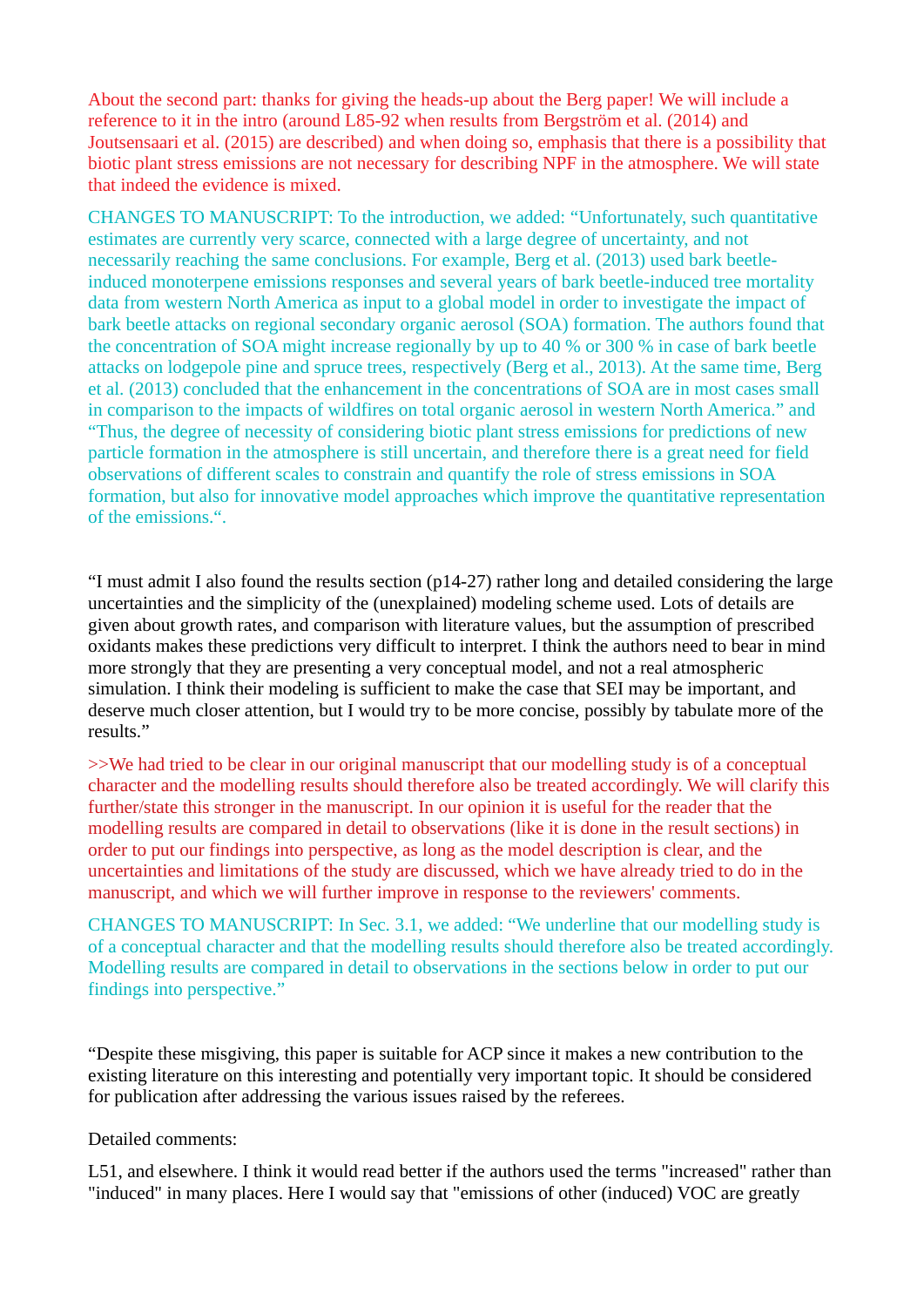increased" (I am not sure "greatly induced" is correct English anyway.). Actually, a small explanation of constitutive and induced VOC might help readers for which such terms are not obvious."

>>About induced vs increased: you are right that at certain places (like L51), it would make more sense to use "increased" instead of "induced". At certain other places, where the emissions of specific VOCs are only emitted in response to plant stress, it would make better sense to stick with "induced". Thus, we will go through the manuscript and correct the wording when appropriate. About constitutive and induced VOCs: OK, this is a good point. On L46 we will add: "Many plants emit VOCs constitutively, i.e. that they emit VOCs regardless of the experience of stress. Biotic plant stress (i.e. stress caused to a plant by living species such as e.g. herbivores and pathogens) is known to substantially alter both the rates of emission and spectrum of VOCs emitted constitutively (Holopainen and Gershenzon, 2010; Niinemets, 48 2010; Niinemets et al., 2013; Faiola and Taipale, 2020). Emissions of VOCs which are increased, or started to be emitted, in response to plant stress are referred to as induced plant volatile emissions."

CHANGES TO MANUSCRIPT: "induced" was changed to "increased" at the appropriate places. "Many plants emit VOCs constitutively, i.e. that they emit VOCs regardless of the experience of stress." was added on L46, while "Emissions of VOCs which are increased, or started to be emitted, in response to plant stress, are referred to as induced plant volatile emissions." was added on L52- 53, and "Biotic plant stress (i.e. stress caused to a plant by living species such as e.g. herbivores and pathogens) is known to substantially alter both the rates of emission and spectrum of emitted VOCs (Holopainen and Gershenzon, 2010; Niinemets, 2010; Niinemets et al., 2013; Faiola and Taipale, 2020)." was re-written to "Biotic plant stress (i.e. stress caused to a plant by living species such as e.g. herbivores and pathogens) is known to substantially alter both the rates of emission and spectrum of VOCs emitted constitutively (Holopainen and Gershenzon, 2010; Niinemets, 2010; Niinemets et al., 2013; Faiola and Taipale, 2020)." on L46-49.

"L61. The phrase "until now" suggests that the current paper is providing the "consistent mechanism" mentioned in this sentence. I don't think the authors mean that. Re-phrase."

>>You are correct that this was not the intention with the wording. We reformulate the sentence to "Thus, no consistent mechanism for the emissions of VOCs from plants under stress exist.".

CHANGES TO MANUSCRIPT: The sentence was reformulated accordingly.

"L80-81. Add "over short periods at least""

>>OK, very good, we will add that to the sentence.

CHANGES TO MANUSCRIPT: "over short periods at least" was added to the sentence.

"L109- Add references for the statements made about these insects"

>>OK, we will add the following references:

Klemola, T. et al., Oecologia, 141, 47-56, [https://doi.org/10.1007/s00442-004-1642-z,](https://doi.org/10.1007/s00442-004-1642-z) 2004 Ammunét, T. et al., Ecography, 34, 848-855, doi: 10.1111/j.1600-0587.2011.06685.x, 2011. https://www.cabi.org/isc/datasheet/31807#tohostsOrSpeciesAffected CHANGES TO MANUSCRIPT: The references were added to the section.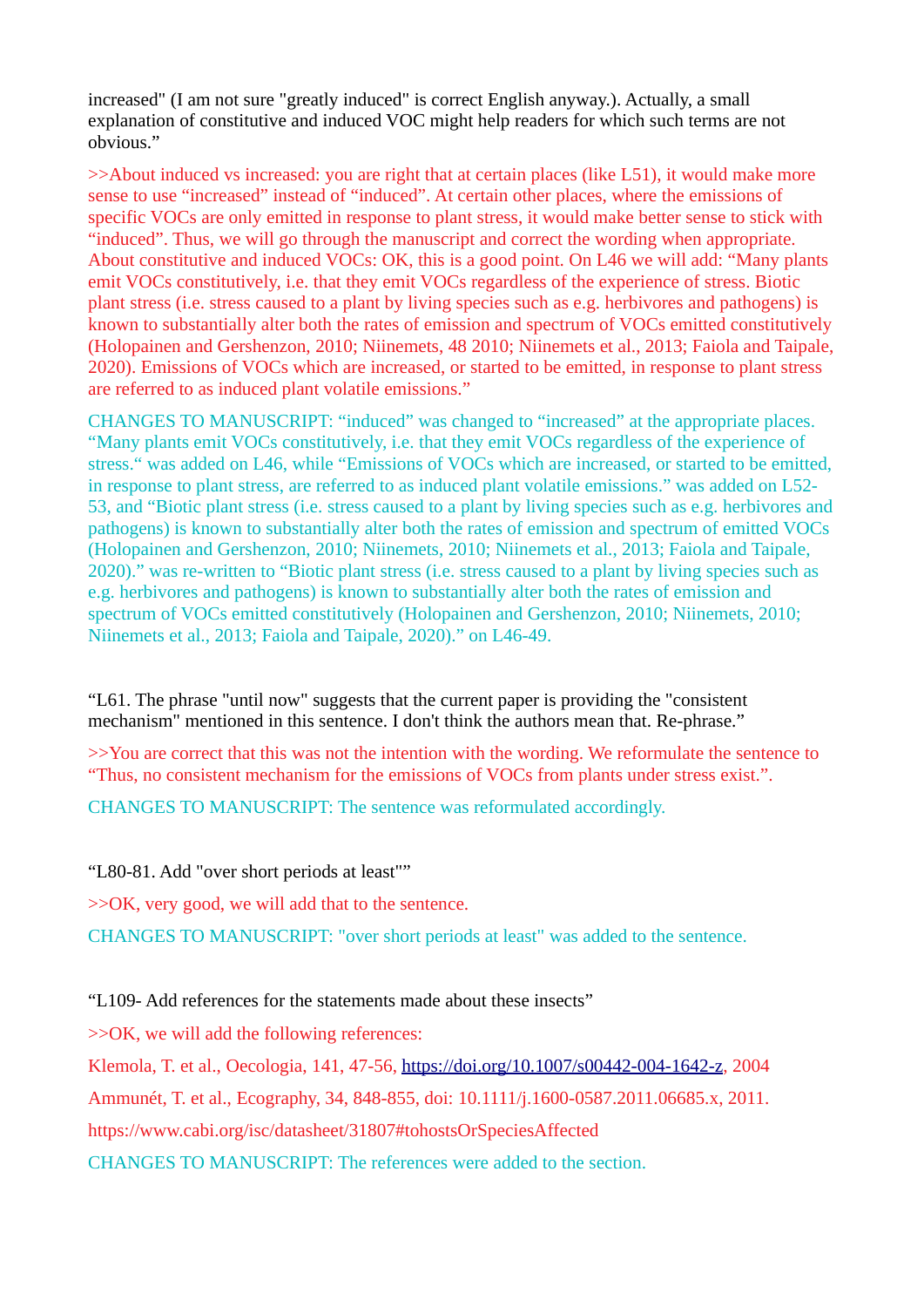"L114 - define vast areas. More generally, what percentage of national forest cover do the authors think are affected by these stressors?"

>>Good point. We add "Several thousands of square kilometres of birch forests have previously been reported to become defoliated due to just a single outbreak of autumnal moth in Fennoscandinavia (Tenow 1975; Nikula 1993), while gypsy moth, in North America alone, is estimated to have defoliated >95 million acres of forest during years 1920 to 2020 (Coleman et al., 2020).".

With the references being: Tenow, O., Zoon, 3, 85-110, 1975. Nikula, A., Animals as Forest Pests in Finnish Lapland, vols. 22-29, 1993. Coleman et al., Forest Insect & Disease Leaflet 162 April 2020, US Forest Service.

CHANGES TO MANUSCRIPT: The suggested sentence was added.

"L134. What is "instar"?"

>>An instar is a developmental larval stage. On L112, we reformulate the sentence to "Both sexes have five larval stages (instar), though female gypsy moths have six."

CHANGES TO MANUSCRIPT: The sentence was reformulated in accordance with our reply.

"L142. The caption is confusing with e.g. "(c). d-g, then on explanation of (d) on L143. I suggest omitting "a-c" and "d-g" bits."

>>OK, we will follow your suggestion.

CHANGES TO MANUSCRIPT: "a-c" and "d-g" where omitted.

"L186. Give Institute for pers.comm."

>>OK, we add "University of Helsinki".

CHANGES TO MANUSCRIPT: We added "University of Helsinki" to the sentence.

"L212. Why use 25C as the base, instead of 30C as used in most BVOC papers?"

>>As such, there is no specific reason for this, except that three out of the four papers which the emission responses are based on, measured the emission rates at 25C. To this should be added that 25C is also very often used as the standard condition in the literature. The important thing is that either by standardising the emission to 25 or 30C will not change the result.

CHANGES TO MANUSCRIPT: Following our reply, nothing was changed in the manuscript related to this point.

"L212. Do you mean 1-sided or projected LAI, or something else?"

>>One-sided LAI. We will add the information to the sentence.

CHANGES TO MANUSCRIPT: We added "one-sided" to the sentence.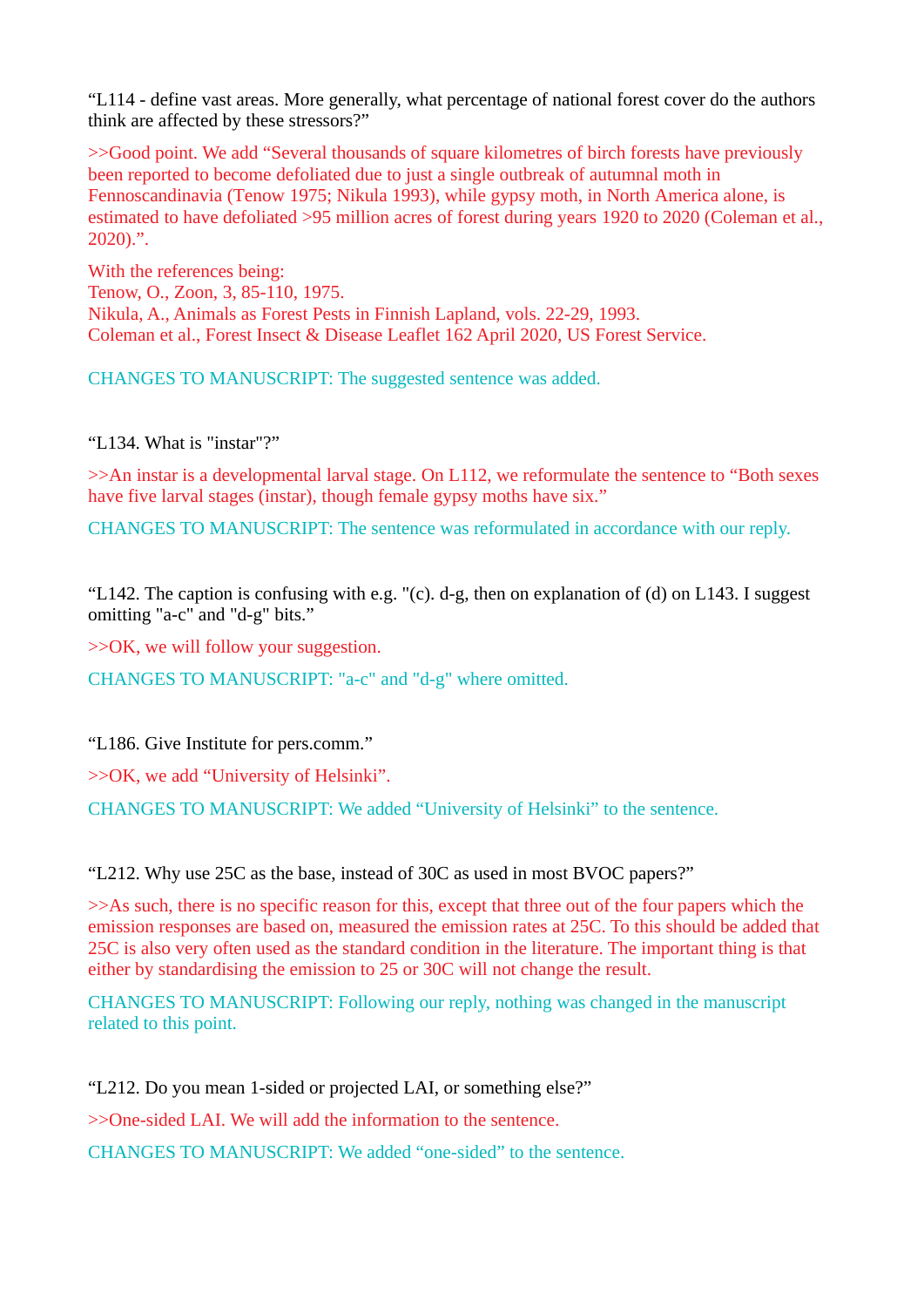"L247. The symbol D is usually used in the BVOC literature for foliar biomass. Could another symbol be found for degree of stress?"

>>We change it to Æ.

CHANGES TO MANUSCRIPT: D was changed to Æ throughout the manuscript.

"L247 On: I found Table confusing in many respects. On L249 it is stated that for some species a factor 0.57 has been used, but on L250 others have been "upscaled", whatever that means. Emissions rates include per m2 terms, but are these m2 LAI or m2 ground-area? Clarify."

>>OK. About the factor of 0.57: On L219-225 we inform that emissions from oak and poplar are multiplied by a factor of 0.57, because this is commonly what is done when the used emission rates are retrieved from leaf level measurements and your model does not include a full canopy environment scheme. Since the factor of 0.57 is included to compensate for the lack of canopy environment, we did not want to include it within the reported emission factors. The sentence (L249) "The emission factors, listed for oak and poplar in the table, have not been downscaled (by a factor of 0.57)..." was therefore included to clarify this fact. We will reformulate the sentence to "The emission factors for oak and poplar are presented without the downscaling by a factor of 0.57 (see bulk text in Sec. 2.4).". About the upscaling: three of the four papers we used to retrieve the emission factors measured the emissions from mature trees. Only Yli-Pirilä et al. (2016) measured on seedlings. Since the leaves of mountain birch seedlings are smaller and lighter than leaves growing on mature mountain birches, an upscaling of the emission rates and factors needed to be done. This is specified on L226-228, and then mentioned again in the table caption on L250- ("...but the emission factors for mountain birch, listed here, have been upscaled in order to represent the emissions from mature trees. Thus, LMAf is the fraction of the leaf mass area of leaves growing on mature mountain birch / growing on mountain birch seedlings") in order to clarify this. We will delete "but the emission factors for mountain birch, listed here, have been upscaled in order to represent the emissions from mature trees" and rewrite "Thus, LMAf is the fraction of the leaf mass area of leaves growing on mature mountain birch / growing on mountain birch seedlings" to "LMAf is the fraction of the leaf mass area of leaves growing on mature mountain birch / growing on mountain birch seedlings, which is included so that the emission factors for mountain birches are representative for mature trees.". The emission factors in the table are provided in unit per m-2 onesided LAI and this will be specified in the table caption.

CHANGES TO MANUSCRIPT: The sentence "The emission factors, listed for oak and poplar in the table, have not been downscaled (by a factor of 0.57)..." was reformulated to "The emission factors for oak and poplar are presented without the downscaling by a factor of 0.57 (see bulk text in Sec. 2.4).". The sentence "but the emission factors for mountain birch, listed here, have been upscaled in order to represent the emissions from mature trees" was deleted. The sentence "Thus, LMAf is the fraction of the leaf mass area of leaves growing on mature mountain birch / growing on mountain birch seedlings" was replaced with "LMAf is the fraction of the leaf mass area of leaves growing on mature mountain birch / growing on mountain birch seedlings, which is included so that the emission factors for mountain birches are representative for mature trees.". It was furthermore specified in the caption of Table 1 that the emission factors, in the table, are provided in unit per m-2 one-sided LAI.

"Table 1 in general is very hard to interpret, since so many equations and factors are used. It would be very helpful to add another column or two with some kind of standard or typical emission rate, so that one sees emissions factors in ug/m2/s at say 25C, LAI 2.5, 1000 umol/m2/s PPFD, and some degree of stress."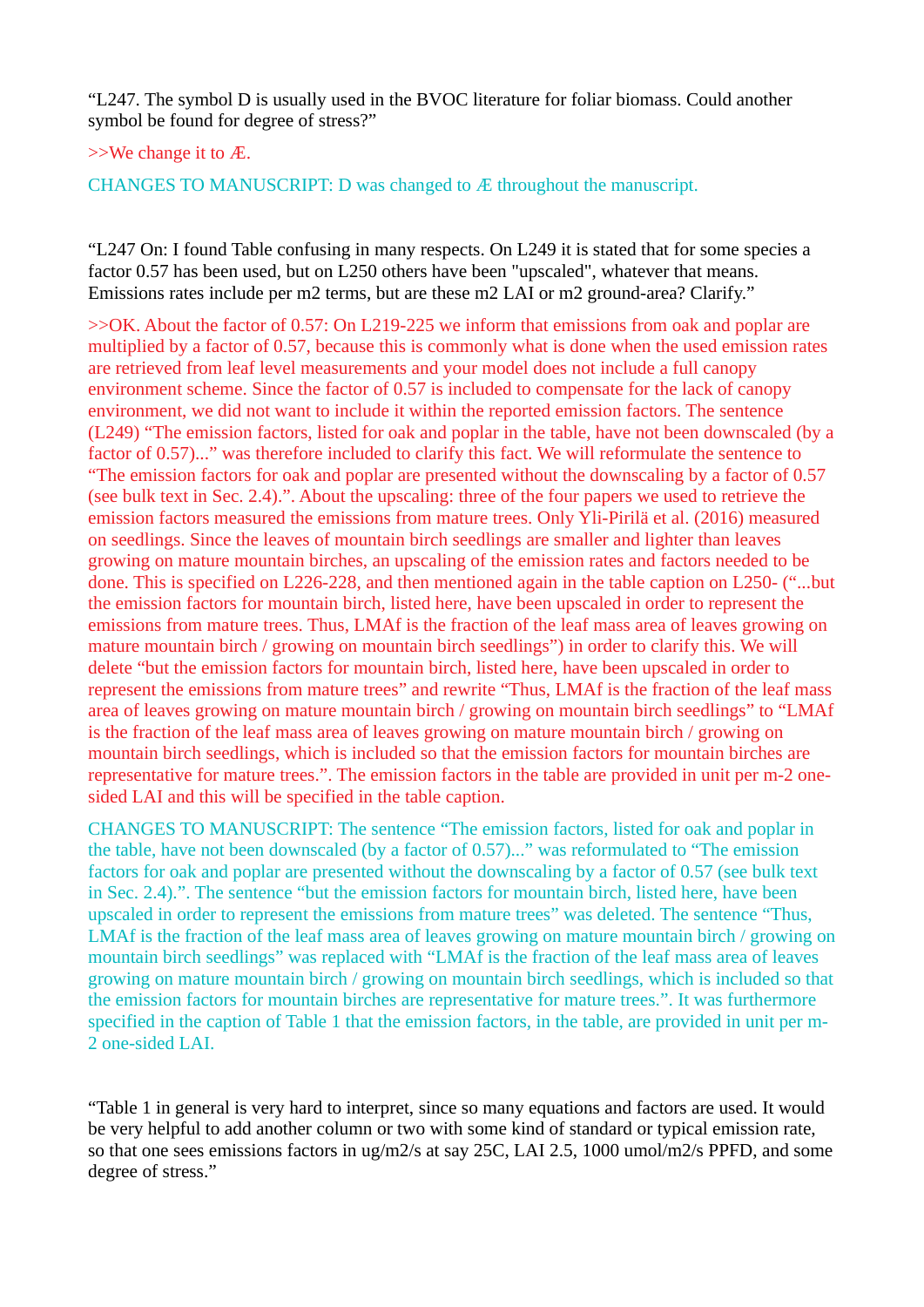>>This is a good idea. Since the table is already very comprehensive, and in order to not confuse the people which are reading the manuscript fast (so that they do not think that the simulations were only carried out at one specific degree of stress, because this was of course not the case), it is perhabs more suitable to add an additional table in the Appendix with such info. Then there would also be the possibility to write out the emission factors at a few different degrees of stress instead of just one. Thus, we will add an additional table to the appendix where the emission factors at different degrees of stress are written out.

CHANGES TO MANUSCRIPT: A table (Table A1) was included in an additional appendix (Appendix A). The table includes the emission factors at stress-free conditions and at four different degrees of stress. Since we now included an additional appendix, we have also changed the appendix numbers accordingly (e.g. the previous Appendix A is now Appendix B, and the previous Table A1, is now Table B1, and so on).

"Figure 4. Why different styles (line versus scatter) for (a) and (b)?"

>>Lines were used for (b), because we used monthly averaged max and min temperatures for central Europe simulations. Point markers were used in (a), because we used actual daily observations from SMEAR I.

CHANGES TO MANUSCRIPT: Nothing was changed in the manuscript related to this point, since the information that monthly averaged min and max temperatures for Germany and daily observations from SMEAR I are used were already mentioned in Sec. 2.5.

"L286 on, Sect 2.6. As noted by Ref #1, there is no information given on the type of model used. As BLH is used as a parameter, we can guess that it is a box model, but it is remarkable to omit both a description of the model, and any information on whether the model used has any abilities to reproduce SOA formation at all."

>>We refer to our reply to Ref#1's similar concern. About the model's ability to reproduce SOA formation: the model has been thoroughly tested by constraining and validating it with observations from the SMEAR II station in Hyytiälä, Finland. The analysis is, however, not included in the manuscript, because the manuscript is already very long and compact. However, another manuscript which does include this analysis is currently in preparation.

CHANGES TO MANUSCRIPT: In Sec. 2 Materials and methods, we reformulated "We constructed a model that includes modules for emissions of VOCs from stress-free and biotically stressed tree species (Sec. 2.4), ..." to "We constructed a 0D box model that includes modules for emissions of VOCs from stress-free and biotically stressed tree species (Sec. 2.4), ...".

"L329 and generally. The only oxidants considered are ozone and OH. The NO3 radical is known to be an important oxidant for SOA formation; why is this not considered?"

>>The referee is correct that NO3 is generally speaking important for SOA formation. However, NO3 was not included, since we only simulated the emission and atmospheric processes during day time, and NO3 is not relevant during daytime, due to it's very low daytime concentrations.

CHANGES TO MANUSCRIPT: We added the following sentence to Sec. 2.6: "NO3 was not considered, since emission and atmospheric processes were only simulated during day time, when the concentration of NO3 is insignificant."